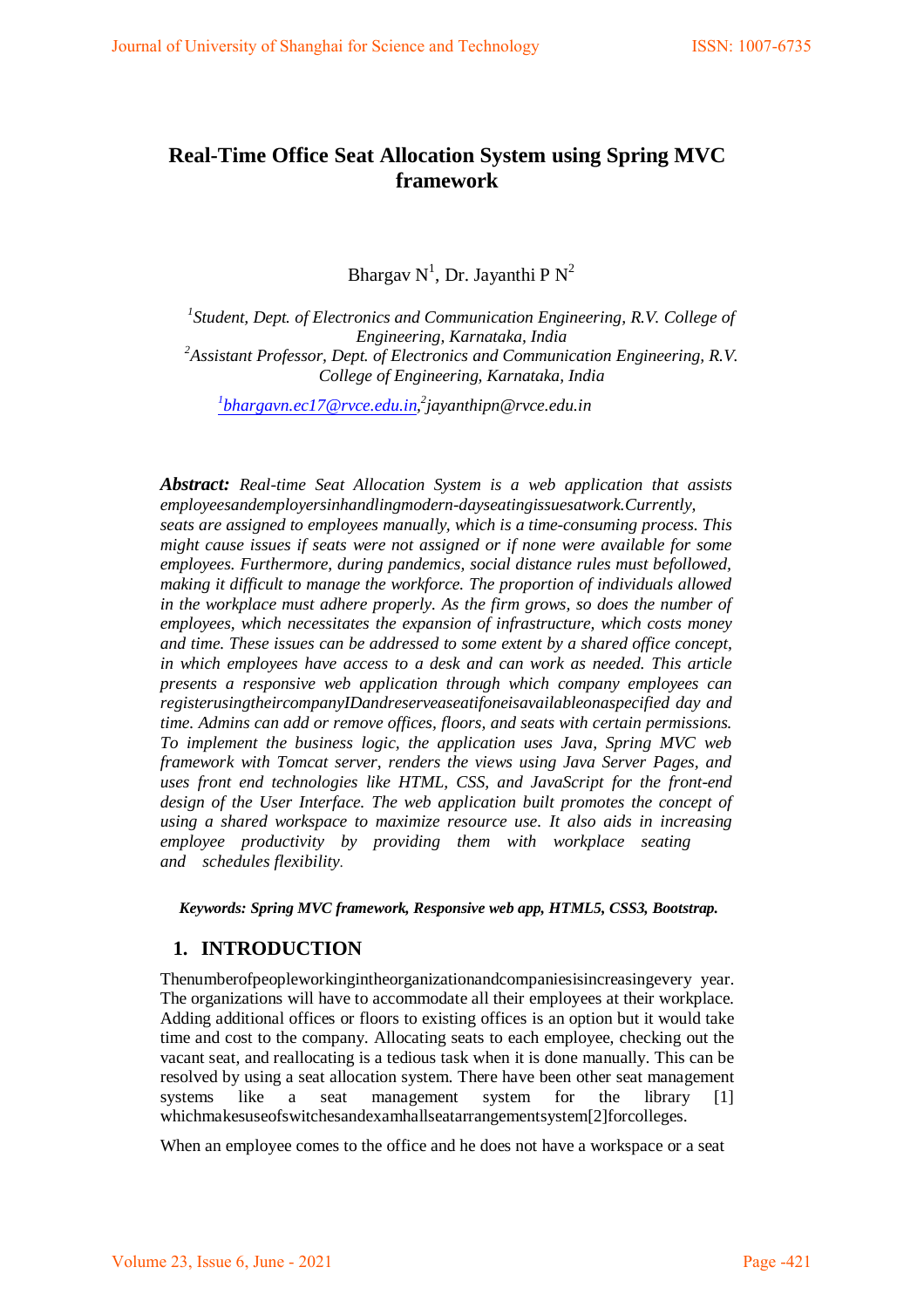then the employee will have to sit and work from other places like the conference hallorcafeteria.Theconferencehallwouldbeunderutilizedifonlyafewpeopleare seatedinitfornothavingaregularworkspace.Thewebapplicationwouldavoidthis problem by letting the employee know whether there is a seat available for the time he would be going to an office. The employee can make an informed choice and workfromhomewhennoseatisavailableforhistimeslot.Theemployeescanbook a seat of their choice and the time duration they would be working. Admins can update the application by adding new floors or seats or even offices when there is a change ininfrastructure.

## **2. Proposed Solution**

The implementation of the solution proposed by us makes use of front-end technologies andback-endtechnologies.Itinvolvesvariousphasesstartingwiththerequirementsofthe application,theplanningphasefollowedbydesignanddevelopmentphase.Theapplication istestedtocheckwhetheritmeetstherequirementsandperformsthedesiredfunctionality. If any changes have to be made, they are done in the design and development and again checked. It follows scrum methodology for software development[3].

#### **2.1 Responsive webdesign**

If an application can adapt the appearance of a website based on screen resolutions,device orientation,andthedeviceusedtoaccessthewebsite,itisconsideredtoberesponsive[4]. Becausethenumberofsmartphoneshasgrownovertime,anythingsuppliedviatheinternet should be shown effectively. It should be optimized so that the same information is deliveredcorrectlyonvariousdevicesbyadjustingthelayoutinaccordancewithresolution [5].ThemostprevalenttechnologiesusedforwebapplicationdesignareHTML,CSS,and JavaScript.WiththehelpofBootstrap[6],theproblemwithresponsivesitedesignscanbe solved. For layouts, buttons, forms, navbars, and other UI components, Bootstrapprovides HTML5andCSS3-baseddesigntemplates.Bootstraplayoutsarebuiltonagridframework thatdefines12columnsinasinglerowbydefault.TheBootstraputilitiesareusedtocreate responsive layouts. CSS and JavaScript (JS) [7] can be used to further customize the components. Responsive web pages are designed with a mobile-first philosophy in mind. Because the functionality can be easily extended to larger devices with minimal adjustments.

We use HTML5 elements in our web application to create basic web pages like forms. CSS3 is used to improve the presentation of HTML elements by styling them. The jQuery library in JavaScript [8] is used in our application to conduct actions on events that occur on the webpage, such as a button click event or a focus event. The Bootstrap framework is used to create responsive web design and layout. It aids with the rapid creation of web pages. Additional styling is provided via Bootstrap themes.

#### **2.2 Shared Workspacemodel**

Theoptimizationofthephysicalenvironmentintheofficeiswhatworkplacemanagement [9] entails. To work efficiently, every work environment requires administration in some fashion. Employee dissatisfaction and unnecessary financial costs might emerge from inadequatespaceusageduetoalackofpropermanagement.Seatallocations,orwhereeach employeemustsittocompletehisorherwork,areanimportantpartofworkplace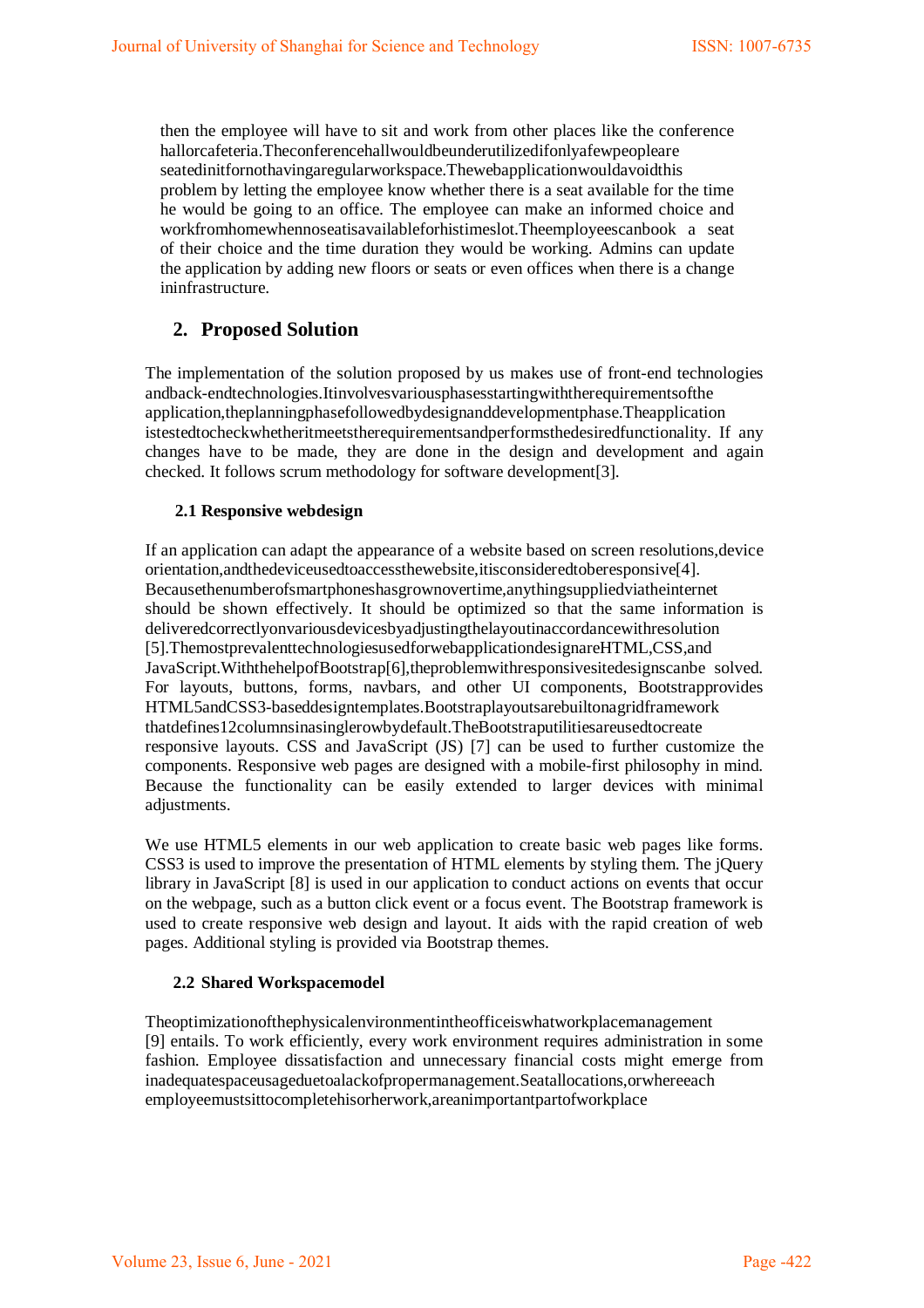management. Workspaces come in many different forms. Collaborative workspace [10] makes use of existing office space in a way that best matches the company's needs. Employeeswithoutafixedworkstationinasharedworkspacehaveaccesstoaprivateplace where they can work on a long-term or as-needed basis. Employees at a shared workspace share the same area but at separate times. It saves costs on additional infrastructure. Our online application is based on the concept of a shared workspace where employees can reserve a seat for a specific time slot. Another employee can book the same seat at a different time withoutoverlapping.

#### **2.3 Logical Architecture**

A system's logical architecture, as depicted in Figure 1, is made up of a set of connected technical concepts and principles that support the system's logical operation. The logical architectureisdividedintothreetiers:Webtier,Servicetier,andRepositorytier.TheWeb tierrepresentsthePresentationlayer.Ittakescareofincomingclientrequestsandresponds appropriately. A front-end web application is one in which the user interacts with the presentation layer. Any key user action, such as submitting a form, causes the data to be transmitted to the businesslayer.



**Figure 1. Logical Architecture**

The Business layer is represented by the Service tier. It has the functionality to meet the needs of the business. Login service, booking service, and Customer service are just a few examples. Here, all operations are carried out. For each operation, a separate service has been defined. Rather than having a generalized function, they have a specific one. It's in charge of connecting to the database and carrying out all database-related tasks. The data access layer interacts with the business logic. The Data Access layer is made up of the Repository tier. With the support of the underlying persistence system, it performs CRUD activities. A database or an Extensible Markup Language (XML) or JavaScript Object Notation is used as the persistent layer (JSON). It is in charge of storing data and assisting the Repository Tier.

### **2.4 DataDefinition**

To manage the data, Java entities were constructed. The tables in the databases are linked to these entities. Employee entity in Table 1 stores all employee information such as employee id, name, department, and email. When a new employee record is created, new entries are created.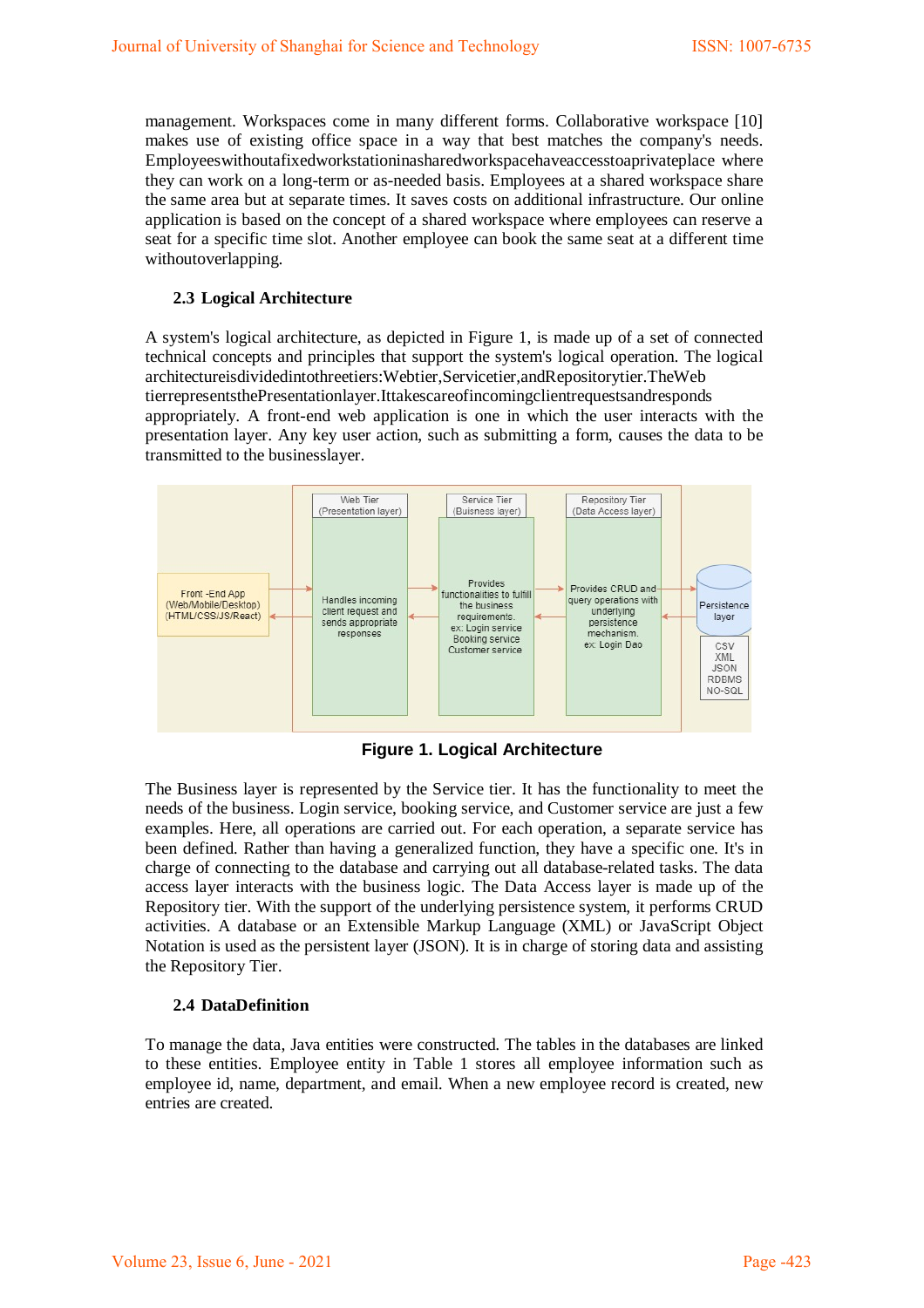| <b>Column Name</b> | Data Type | <b>Description</b>       |
|--------------------|-----------|--------------------------|
| Emp id             | Integer   | Primary Key              |
| Employee name      | Character | Employee name            |
| Department         | Character | Department name          |
| Email              | Varchar   | Employee email           |
| Phone              | Integer   | Contact number           |
| Password           | Varchar   | Password for the profile |

### **Table 1. Employee Entity**

The number of offices available for booking, the number of floors in an office, and the number of seats on each floor can all be updated by the administrator. The office entity as seen in Table 2 contains the office id, which is a primary key that ensures the entity is unique, as well as the total number of floors in the office.

#### **Table 2. Office Entity**

| <b>Column Name</b> | Data Type | <b>Description</b>              |
|--------------------|-----------|---------------------------------|
| Office id          | Integer   | Primary Key                     |
| Total floors       | Integer   | Number of floors in the office. |

There are a limited number of floors in each office. Through one-to-many mapping, the office object is linked to the floor entity. Because there are multiple floors associated with a single office, the floor object is mapped to the office using many-to-one mapping. As illustrated in Table 3 the floor entity has a florid, floor Color, and total seats on the floor. A foreign key connects the office table and the floor table. Each floor has a large number of seats. Through one-to-many mapping, the floor entity is linked to the seat entity.

#### **Table 3. Floor Entity**

| <b>Column Name</b> | Data Type | <b>Description</b>           |
|--------------------|-----------|------------------------------|
| Floor id           | Integer   | Primary Key                  |
| Floor Color        | Varchar   | Color of the Floor           |
| <b>Total Seats</b> | Integer   | Number of seats in the floor |
| Office OfficeId    | Integer   | Foreign Key                  |

The seat object has two fields: seat Id and seat Status as shown in Table 4. Seat Status is used to show whether a seat is free or reserved. A particular floor has a large number of seats. Through many-to-one mapping, the seat entity is linked to the floor entity. The entitiesoftheoffice,floor,andseatareallrelated.Dependingonthestatusofaseatwecan makeinformeddecision.Ifallseatsareoccupiedthentheemployeecannotgototheoffice for that particular slot during which all seats areoccupied.

#### **Table 4. Seat Entity**

| <b>Column Name</b> | Data Type | <b>Description</b> |
|--------------------|-----------|--------------------|
| Seat id            | Integer   | Primary Key        |
| <b>Seat Status</b> | Integer   | Status of the seat |
| Floor FloorId      | Integer   | Foreign Key        |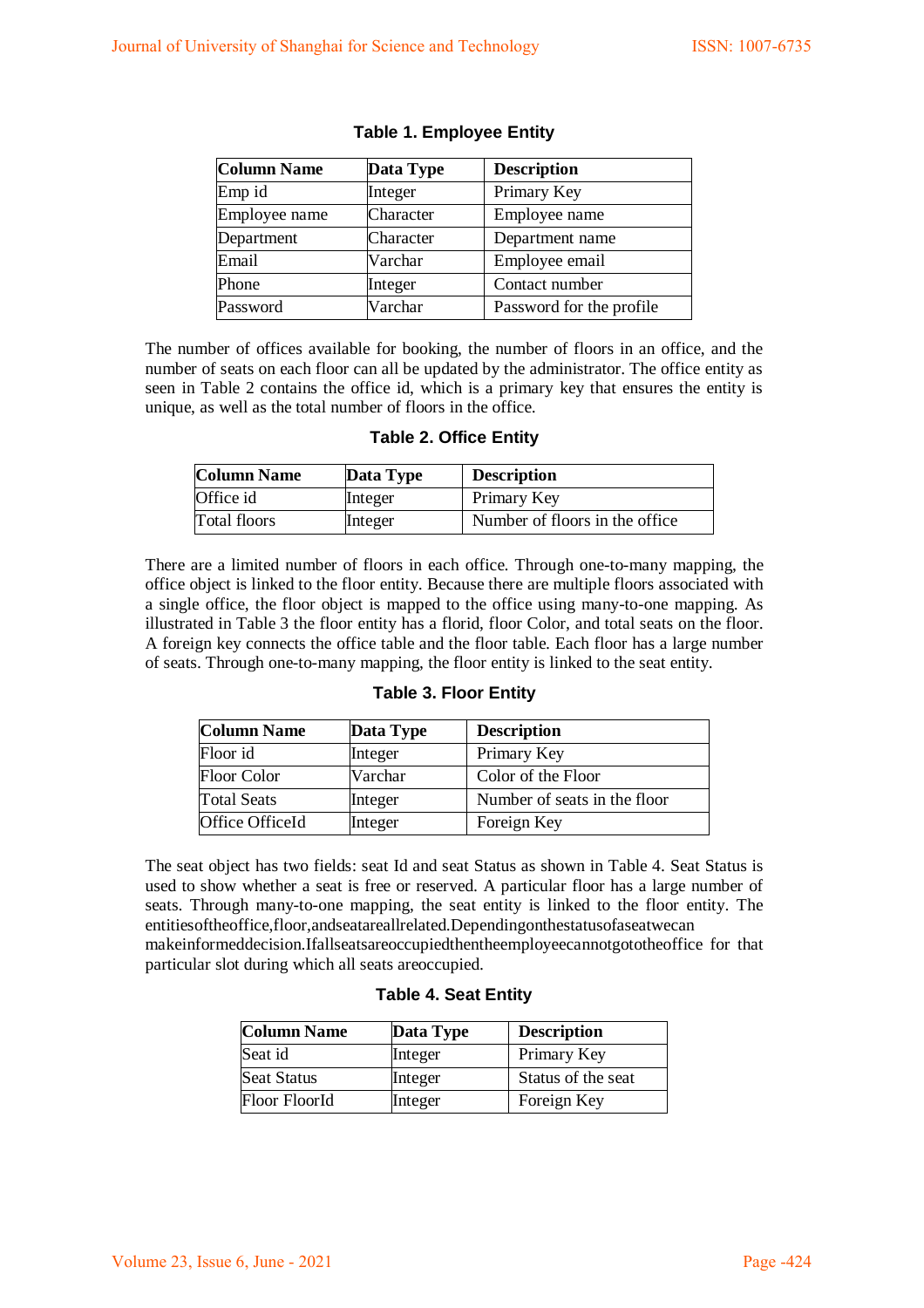### **2.5 SpringMVC**

TheSpringWebMVCframework[11]isdesignedaroundaDispatcherServletthathandles all the HTTP requests and responses as shown in Figure2.



**Figure 2. Processing Workflow of Spring MVC**

When the Dispatcher Servlet receives an HTTP request, it examines the Handler Mapping to determine which Controller to contact. The Controller receives the request and, dependingontheGETorPOSTmethodused,callsthecorrespondingservicemethods.The DispatcherServletreceivestheviewnamefromtheservicefunction,whichsetsmodeldata based on given business logic. The user sees the view, which is a Java Server Page (JSP). The View Resolver takes the request's configured view and passes it to the dispatcher servlet. When a view is complete, the Dispatcher Servlet sends the model data to theview, which is then rendered in the browser. The data is stored and retrieved using the H2 database. While keeping essential functionality, Spring JPA minimizes code and streamlines the data access layer. The Query Domain Specific Language (DSL) allows us to design Java interface methods that use specific keywords and JPA entity properties to conduct the work required to appropriately implement queries without having to supply much real coding. It assists us in easily writing customqueries.

## **3. Results**

A landing page, login page, new employee registration page, User dashboard, booking form, Admin dashboard, adding new office form, editing office form, user information page,andofficedetailspageareallincludedinthecreatedwebapplication.Figure3depicts the landing page. It includes a brief description of the product as well as a sign-up or loginoption.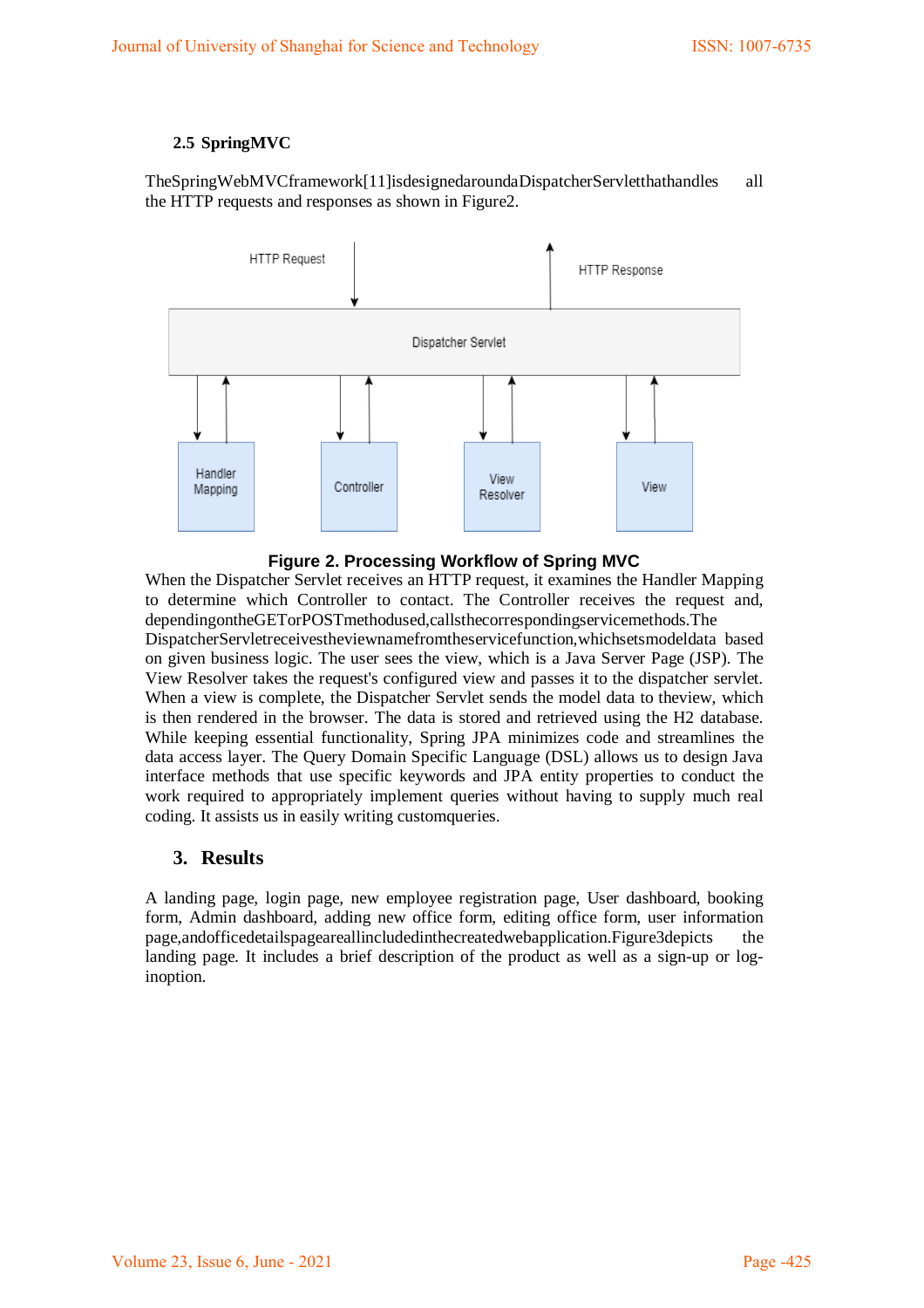

**Figure 3. Landing page**

Iftheemployeeisafirst-timeuser,hemustfirstregister.Name,employeeID,department, email ID, phone number, and password are all required fields on the registration screen displayed in Figure 4 The password must include an upper-case letter, a lower-case letter, digits, and a special character, and it must be at least six characters long. The majority of the fields in the form are verified and must be filled out in the correct way. A ten-digit phone number is required. After completing the sign-up process, the employee is directed to a landing page where he can log into theapp.

| Seat Booking App |                   |                   |  |
|------------------|-------------------|-------------------|--|
|                  | <b>Full Name:</b> |                   |  |
|                  | Employee ID:      |                   |  |
|                  | Department:       |                   |  |
|                  | Email:            |                   |  |
|                  | Contact:          |                   |  |
|                  | Password:         | Confirm Password: |  |
|                  |                   | <b>SIGN UP</b>    |  |

**Figure 4. Registration page for new Employee**

As seen in Figure 5 the login page has two fields: username and password. The username is the email address. Both fields are required; if one is left blank, an error notice will be displayed. When incorrect credentials are entered, the login screen displays the error message "Invalid User".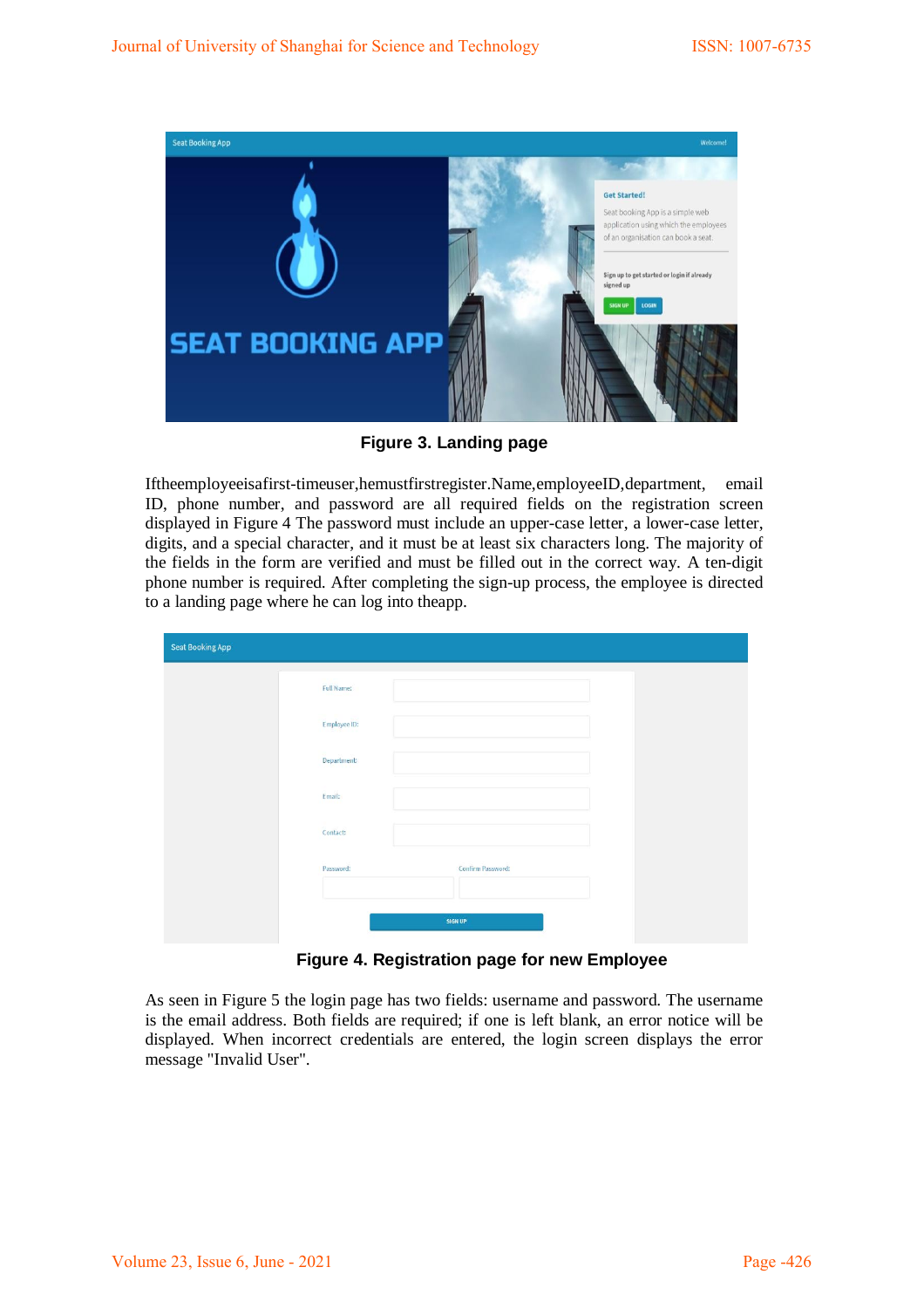| <b>Seat Booking App</b> |                          |
|-------------------------|--------------------------|
|                         | Login details            |
|                         | Username:<br>Enter email |
|                         | Password:                |
|                         | Enter password<br>LOGIN  |
|                         | New User?                |
|                         |                          |
|                         |                          |
|                         |                          |

**Figure 5. Login page**

#### **3.1 Employeefunctionalities**

Afterloggingintotheapplication,theemployeeisdirectedtotheemployeedashboard.The employee's name appears in the top right corner of the page. The employee has the option to log out of the application at any time. The employee's information is displayed in the profile tab. Figure 6 depicts the employee dashboard. By selecting "New Booking," the employeecanreserveaseat.Afuturedate,starttime,endtime,office,floor,andseatmust all be chosen by the employee. The booking information is shown to the employee. The employee can confirm or makemodifications.

| <b>Seat Booking App</b> | <b>Home</b> Profile |                            |                                  | Hello! Bhargav N Logout  |
|-------------------------|---------------------|----------------------------|----------------------------------|--------------------------|
|                         |                     |                            | Real time Seat Management System |                          |
|                         |                     |                            |                                  |                          |
|                         |                     |                            | <b>Employee Dashboard</b>        |                          |
|                         |                     | <b>VIEW ACTIVE BOOKING</b> | <b>NEW BOOKING</b>               | <b>VIEW PAST BOOKING</b> |
|                         |                     |                            |                                  |                          |
|                         |                     |                            | Copyright @ 2021.                |                          |

**Figure 6. Employee Dashboard**

#### **3.2 Adminfunctionalities**

As demonstrated in Figure 7, the admin has a separate dashboard than the employee. Adminscanseealistofoffices,createnewones,deleteoldones,andupdateexistingones. Tocreateanewoffice,theadministratormustfirstchoosethenumberoffloorsforthenew office. The highest number of floors that an office can have is four, while the minimum number is one. A maximum of 100 seats and a minimum of 1 seat can be found on each floor.Eachfloorisdesignatedacolorsolelyforthepurposeofidentification.Adminis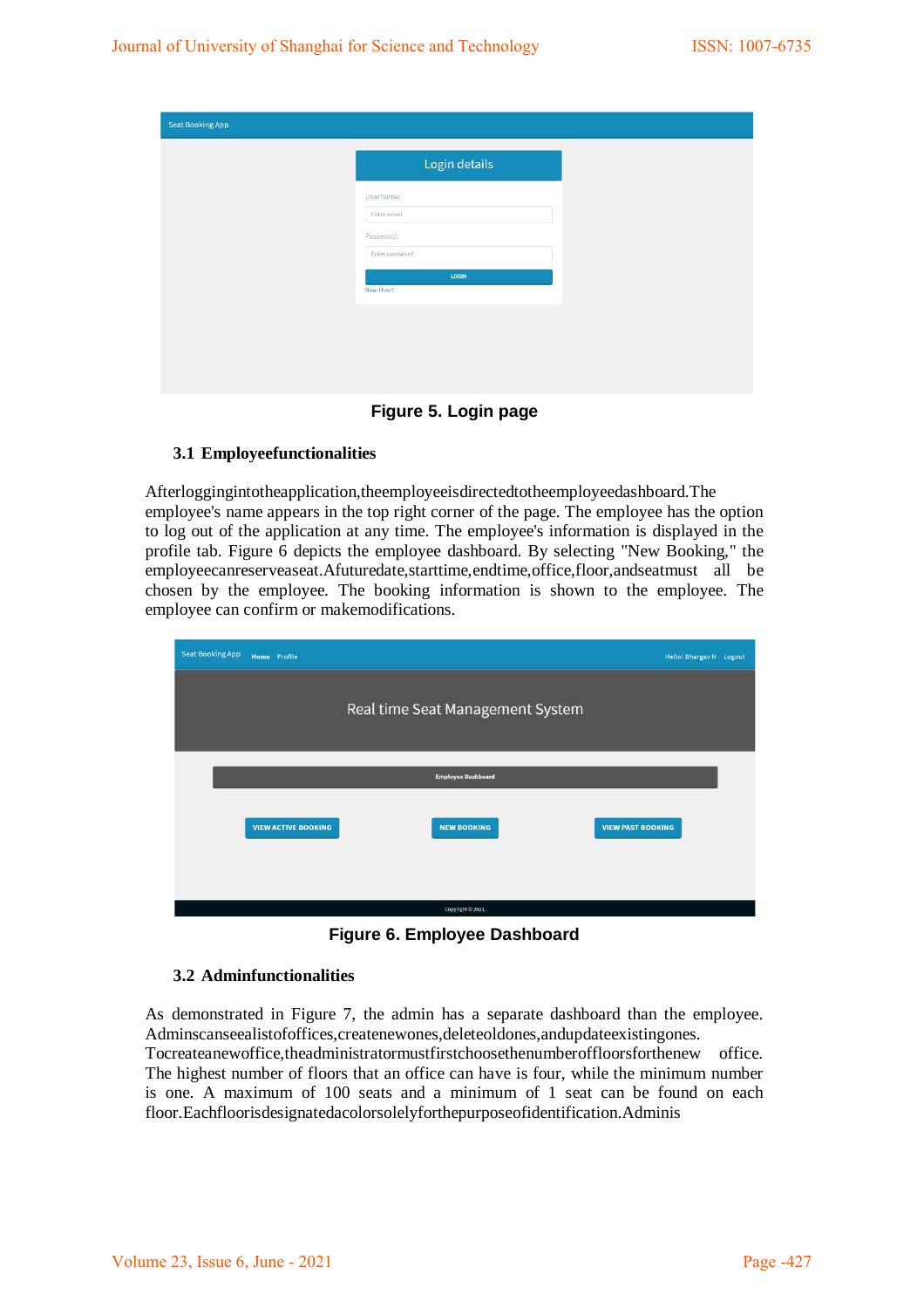addinganewtwo-storyofficeinFigure8ThegreencolorhasbeengiventoFloor1,which has5seats.Floor2has5seatsaswell,allofwhichareredincolor.Whentheadminclicks on new office, he or she is asked for confirmation before the office is added and shown in thelistofoffices.Thenewofficecanbemodifiedbychangingthefloorcolor orraisingor decreasing the number of floors or seats. The web application also allows you to view the details of each office. Any of the offices in the list can be changed or deleted. When an employee tries to make a booking, the admin's adjustments are mirrored for him. The employee can view the additional office or floor added to an office, as well as the change in the number of seats in a floor, in the bookingarea.

| <b>Seat Booking App</b> | Home Profile      |                                  | Hello! Robert Logout |
|-------------------------|-------------------|----------------------------------|----------------------|
|                         |                   | Real time Seat Management System |                      |
|                         |                   | <b>Admin Dashboard</b>           |                      |
|                         | <b>ADD OFFICE</b> | <b>LIST OFFICES</b>              | <b>UPDATE OFFICE</b> |
|                         |                   | Copyright @ 2021.                |                      |

**Figure 7. AdminDashboard**

| Total number of floors in office |                            |
|----------------------------------|----------------------------|
| $\sqrt{2}$                       |                            |
| Number of seats in Floor 1:      | Select the Floor 1 Colour: |
| $5\,$                            | Green                      |
| Number of seats in Floor 2:      | Select the Floor 2 Colour: |
|                                  |                            |
| $\sqrt{5}$<br>ADD OFFICE         | Red                        |
|                                  |                            |
|                                  |                            |

**Figure 8. Adding newOffice**

## **4. Conclusion**

Every year, as the firm grows in size, the difficulty of finding a suitable workspace develops. The corporation cannot continue to add new buildings or floors because it will incur costs and require time. As the population grows, new buildings will have an impact on the environment. Instead, we can embrace a shared office paradigm. The developed application aids in the resolution of issues related to workspace management. It permits variousemployeestositinthesameseatatvarioustimes.Someemployeescanworkfrom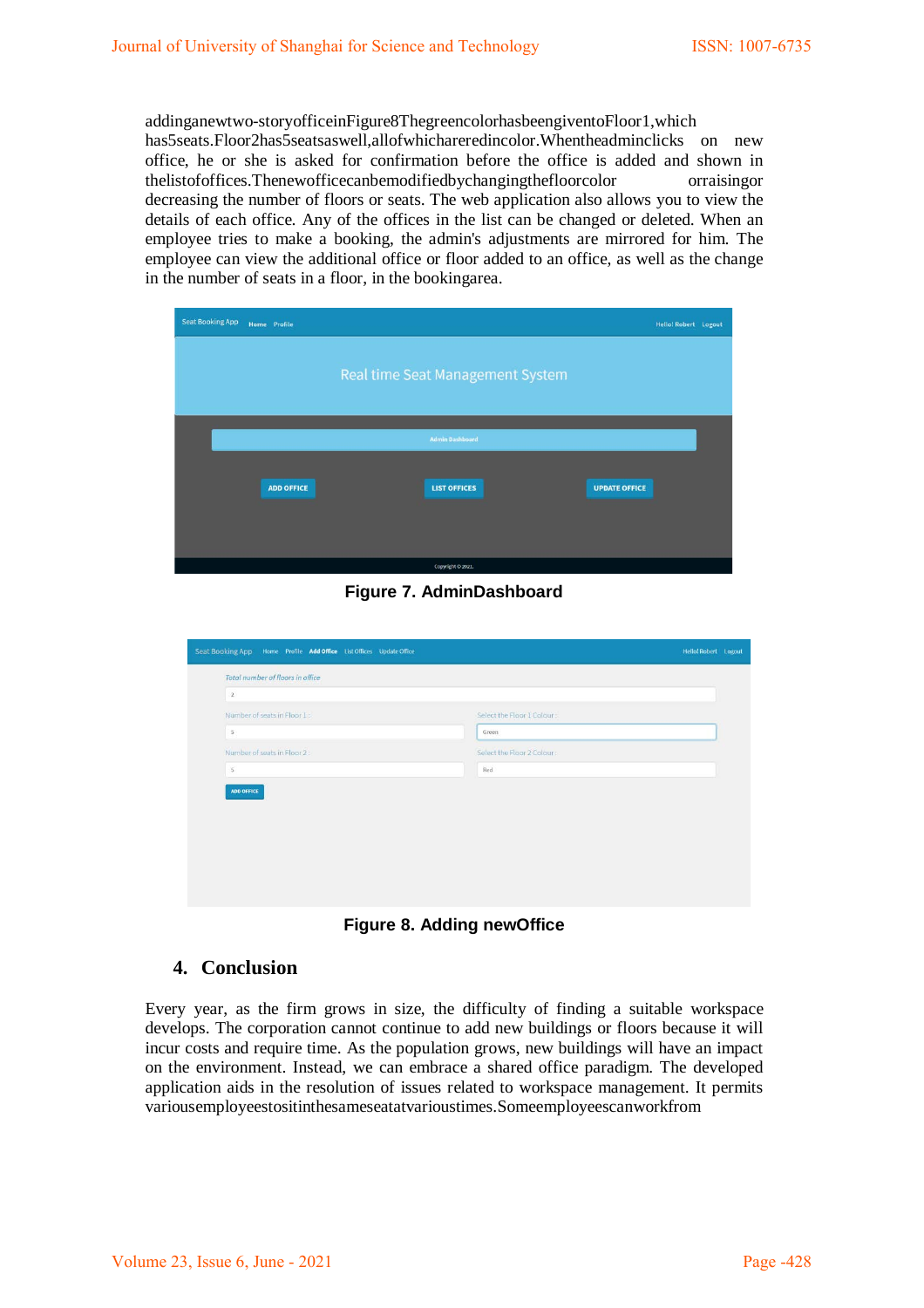home, but when they need to, they can schedule a seat and use the office's resources. Adopting scrum approach [12] also reduces complexity and speeds up development. It has also aided in good coordination when working in a group [13]. The tool is especially beneficial to bigger businesses that are dealing with these difficulties. The application simplifies employee seat assignment and lowers the company's commercial lease costs.

### **5. FutureWork**

The application can be improved more in the future. When employees book a seat and utilize it without squandering their booking, a reward system can be implemented to the application to award them with useful points. To strengthen security, additional security measures such as two-factor authentication or three-factor authentication can be implemented. Personalized content can be sent to each app user based on how frequently theybook.Additionalfeatures,suchasbookingstatisticsandspecificstaffinformation,can be added to admin. We have only examined scheduling for a single day; however, an employeemayscheduleformanydays.Thecreatedwebapplicationincludesbasicbooking features. Additional functionality or features can be added to improve theapplication's usability.

#### **6. REFERENCES**

- [1] Y. Jing, L. Mao, and J. Xu, "Research on a library seat management system," in 2019 2nd International Conference on Information Systems and Computer Aided Education (ICISCAE), 2019, pp. 297–301. DOI[:10.1109/ICISCAE48440.2019.221639.](https://doi.org/10.1109/ICISCAE48440.2019.221639)
- [2] S.Aravinth,G.Pavithra,M.Myvizhimalar,D.Divya,andM.Rathinakrithika,"examhallseating arrangement system using php," International Journal of Inno- vative Research and Technology, vol. 1, no. 11,2014.
- [3] V. T. Faniran, A. Badru, and N. Ajayi, "Adopting scrum as an agile approach in distributed software development: A review of literature," in 2017 1st International Conference on Next<br>Generation Computing Applications (NextComp), 2017, pp. 36–40. DOI: Generation Computing Applications (NextComp), 2017, pp. 36–40. DOI[:](https://doi.org/10.1109/NEXTCOMP.2017.8016173) [10.1109/NEXTCOMP.2017.8016173.](https://doi.org/10.1109/NEXTCOMP.2017.8016173)
- [4] N.LiandB.Zhang,"Thedesignandimplementationofresponsivewebpagebasedonhtml5and css3,"in2019InternationalConferenceonMachineLearning,BigDataandBusinessIntelligence (MLBDBI), 2019, pp. 373–376. DOI[:10.1109/ MLBDBI48998.2019.00084.](https://doi.org/10.1109/MLBDBI48998.2019.00084)
- [5] J. Lee, I. Lee, I. Kwon, H. Yun, J. Lee, M. Jung, and H. Kim, "Responsive web design according to the resolution," in 2015 8th International Conference on u- and e-Service, Science and Technology (UNESST), 2015, pp. 1–5. DOI[: 10.1109/UNESST.2015.11.](https://doi.org/10.1109/UNESST.2015.11)
- [6] W. Jiang, M. Zhang, B. Zhou, Y. Jiang, and Y. Zhang, "Responsive web design mode and application," in 2014 IEEE Workshop on Advanced Research and Tech- nology in Industry Applications (WARTIA), 2014, pp. 1303–1306. DOI: [10.1109/WARTIA.2014.6976522.](https://doi.org/10.1109/WARTIA.2014.6976522)
- [7] E. Perakakis, A. Levinenko, and G. Ghinea, "Html5 and companion web tech- nologies as a universal platform for interactive internet tv advertising," in 2012 International Conference on Telecommunications and Multimedia (TEMU), 2012, pp. 214–219. DOI: Telecommunications and Multimedia (TEMU), 2012, pp. 214–219. DOI[:](https://doi.org/10.1109/TEMU.2012.6294721) [10.1109/TEMU.2012.6294721.](https://doi.org/10.1109/TEMU.2012.6294721)
- [8] M Vidakovic, S. Cosic, O. Cosic, I kastelan, and G. Velekic, "One solution for execution of JavaScriptinjavaeeapplicationservers,"in2018ZoomingInovationinConsumerTechnologies Conference (ZINC), 2018, pp. 177-180. DOI[:10.1109/ZINC.2018.8448646.](https://doi.org/10.1109/TEMU.2012.6294721)
- [9] M. Nithin and V. Suma, "Workspace management and hot-seating," in 2017 In- ternational Conference on Intelligent Computing and Control Systems (ICICCS), 2017, pp. 900–903. DOI[:](https://doi.org/10.1109/ICCONS.2017.8250595) [10.1109/ICCONS.2017.8250595.](https://doi.org/10.1109/ICCONS.2017.8250595)